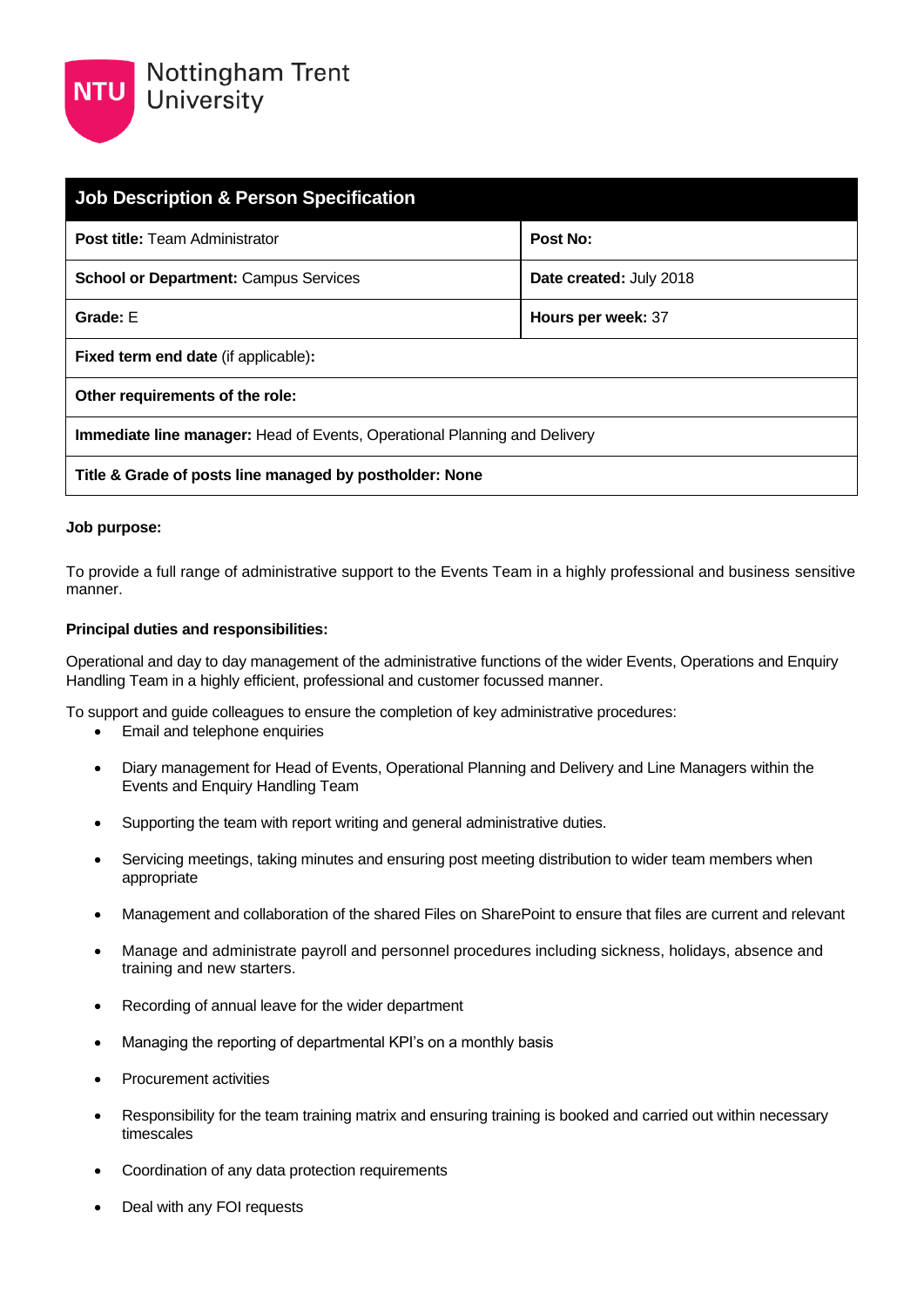Events specific administrative activity:

- Provide support in all areas of event management including producing directional signage, delegate badges and onsite event support when needed.
- To liaise with internal and external clients by email, post and telephone as required to ensure the smooth running of events.
- Ensure departmental standards are being achieved.

**N.B**. The post-holder may be required to undertake any other duties which may reasonably be required as within the nature of the duties and responsibilities of the post as defined, subject to the proviso that normally any changes of a permanent nature shall be incorporated into the job description in specific terms

| <b>Personal Attributes</b> |                                                                                                                                                                                                                                                                                                                                                                                                                                                                                                                                                                                                                                                                                                                                                                           |                                                                                                                                              |  |
|----------------------------|---------------------------------------------------------------------------------------------------------------------------------------------------------------------------------------------------------------------------------------------------------------------------------------------------------------------------------------------------------------------------------------------------------------------------------------------------------------------------------------------------------------------------------------------------------------------------------------------------------------------------------------------------------------------------------------------------------------------------------------------------------------------------|----------------------------------------------------------------------------------------------------------------------------------------------|--|
| <b>Attributes</b>          | <b>Essential</b>                                                                                                                                                                                                                                                                                                                                                                                                                                                                                                                                                                                                                                                                                                                                                          | <b>Desirable</b>                                                                                                                             |  |
| Knowledge                  | In depth knowledge of word-processing,<br>email, internet and software packages<br>including Microsoft Word, Excel and<br>Outlook.<br>Knowledge of administrative systems to<br>ensure completion of tasks within set<br>deadlines<br>Diary management                                                                                                                                                                                                                                                                                                                                                                                                                                                                                                                    | Knowledge of the University's<br>$\bullet$<br>internal organisational systems and<br>networks<br>Knowledge of event management               |  |
| <b>Skills</b>              | Excellent interpersonal and verbal /<br>٠<br>written communication skills<br>A quick learner, adaptable and flexible<br>٠<br>Good time management and an ability<br>to work methodically to meet tight<br>deadlines.<br>Logical approach to problem solving<br>Excellent telephone manner<br>Strong team membership skills as well<br>as their own initiative and prioritise<br>competing demands.<br>Ability to work methodically with<br>accuracy and attention to detail<br>Ability to facilitate the implementation<br>of change<br>Self motivated with the ability to work<br>flexibly and with initiative<br>Proactive approach to delivering<br>excellent customer service<br>Proven ability to design, implement and<br>٠<br>deliver new administrative processes | Ability to work independently and<br>$\bullet$<br>without supervision                                                                        |  |
| <b>Experience</b>          | Previous experience of administrative<br>work / secretarial role in a busy office<br>Experience of managing activities,<br>projects and operations<br>Experience of producing formal reports<br>Experience in a customer focussed<br>environment                                                                                                                                                                                                                                                                                                                                                                                                                                                                                                                          | Experience of using event<br>management bookings software, for<br>example kinetics<br>Experience of supporting conference<br>and / or events |  |